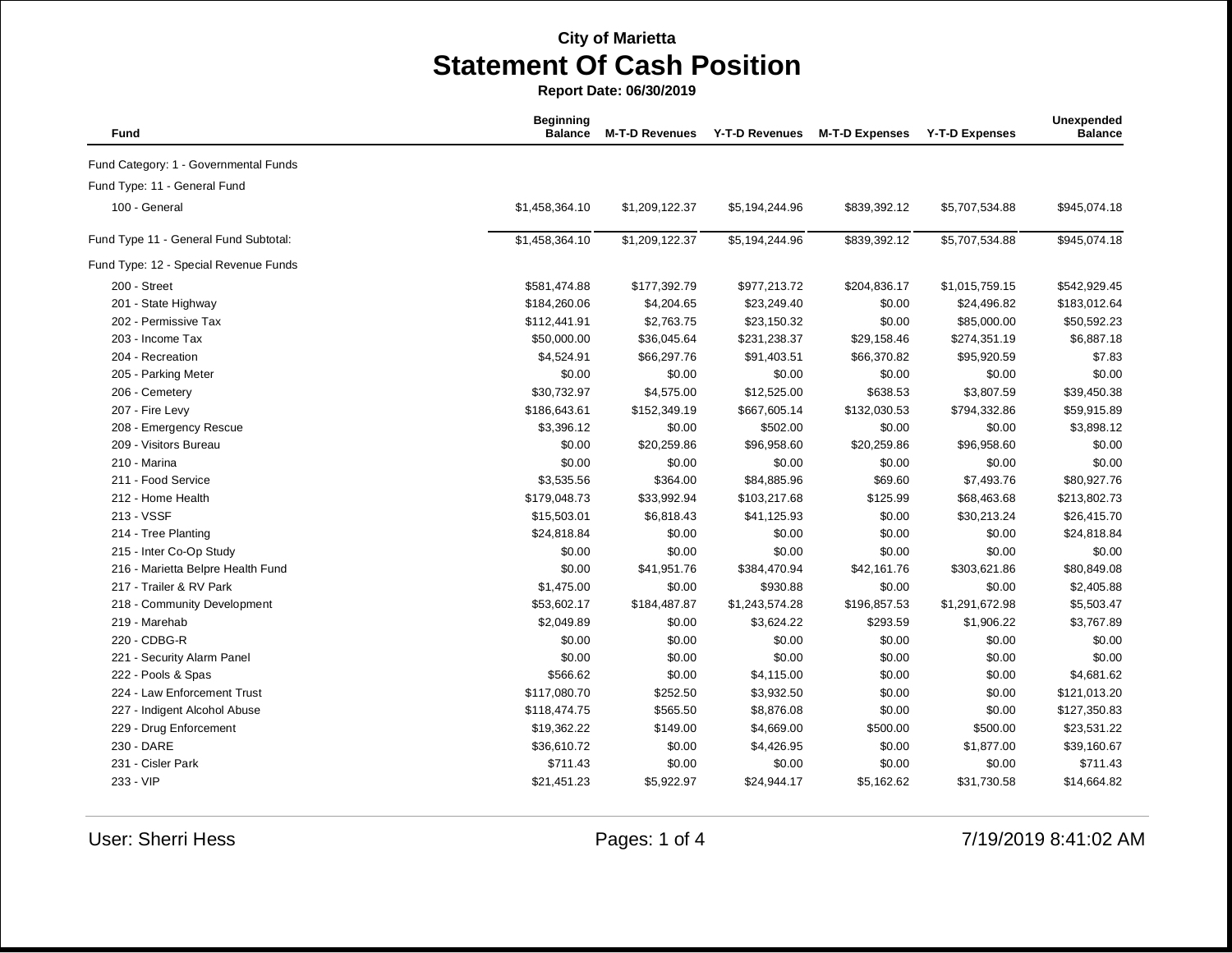| <b>Fund</b>                                    | <b>Beginning</b><br><b>Balance</b> | <b>M-T-D Revenues</b> | <b>Y-T-D Revenues</b> | <b>M-T-D Expenses</b> | <b>Y-T-D Expenses</b> | <b>Unexpended</b><br><b>Balance</b> |
|------------------------------------------------|------------------------------------|-----------------------|-----------------------|-----------------------|-----------------------|-------------------------------------|
| 236 - FEMA                                     | \$0.00                             | \$0.00                | \$72,726.47           | \$0.00                | \$0.00                | \$72,726.47                         |
| 239 - Court Computer                           | \$165,393.64                       | \$5,903.62            | \$138,963.92          | \$2,602.91            | \$41,677.11           | \$262,680.45                        |
| 240 - Court Capital                            | \$298,085.08                       | \$19,789.00           | \$100,099.19          | \$2,313.25            | \$40,137.73           | \$358,046.54                        |
| 241 - Utility Line Relocation                  | \$7,571.24                         | \$0.00                | \$0.00                | \$0.00                | \$0.00                | \$7,571.24                          |
| 243 - Domestic Violence                        | \$21,773.59                        | \$9,096.69            | \$17,995.18           | \$3,951.80            | \$20,141.83           | \$19,626.94                         |
| 246 - Traffic Signals                          | \$0.00                             | \$0.00                | \$0.00                | \$0.00                | \$0.00                | \$0.00                              |
| 249 - Community Corrections                    | \$4,203.80                         | \$0.00                | \$98,958.50           | \$15,630.77           | \$103,162.30          | \$0.00                              |
| 250 - Marietta Harbor                          | \$737.95                           | \$0.00                | \$0.00                | \$0.00                | \$0.00                | \$737.95                            |
| 256 - Lazy River                               | \$0.00                             | \$0.00                | \$0.00                | \$0.00                | \$0.00                | \$0.00                              |
| 257 - Gutberlet Armory                         | \$0.00                             | \$0.00                | \$0.00                | \$0.00                | \$0.00                | \$0.00                              |
| 258 - Police Training                          | \$23,004.89                        | \$0.00                | \$0.00                | \$0.00                | \$0.00                | \$23,004.89                         |
| 259 - Home Sewage                              | \$0.00                             | \$0.00                | \$0.00                | \$0.00                | \$0.00                | \$0.00                              |
| 260 - Utility Conservation                     | \$9,882.10                         | \$0.00                | \$0.00                | \$0.00                | \$0.00                | \$9,882.10                          |
| 261 - Employee Payroll Reserve                 | \$0.00                             | \$0.00                | \$0.00                | \$0.00                | \$0.00                | \$0.00                              |
| 262 - Local Indigent Drivers                   | \$61,863.28                        | \$1,020.13            | \$7,749.76            | \$0.00                | \$0.00                | \$69,613.04                         |
| 263 - Recovery-JAG                             | \$0.00                             | \$0.00                | \$0.00                | \$0.00                | \$0.00                | \$0.00                              |
| 264 - Neighborhood Stabilization               | \$0.00                             | \$0.00                | \$0.00                | \$0.00                | \$0.00                | \$0.00                              |
| 265 - Court Security Fund                      | \$919.00                           | \$1,150.00            | \$6,933.00            | \$0.00                | \$0.00                | \$7,852.00                          |
| 266 - Court Probation Services                 | \$47,833.89                        | \$19,251.96           | \$103,207.95          | \$13,800.74           | \$90,154.71           | \$60,887.13                         |
| 267 - Court Prob Impr & Incentive              | \$133,109.58                       | \$9,250.00            | \$69,731.50           | \$14,796.47           | \$106,947.19          | \$95,893.89                         |
| 268 - Integrated Case Mgt Fund                 | \$0.00                             | \$0.00                | \$0.00                | \$0.00                | \$0.00                | \$0.00                              |
| 269 - Parking Lot Fund                         | \$226,868.22                       | \$5,431.50            | \$45,499.00           | \$1,165.80            | \$8,395.54            | \$263,971.68                        |
| 270 - Mtta Comm Center at The Armory           | \$13,477.48                        | \$1,200.00            | \$11,231.94           | \$1,081.30            | \$23,076.59           | \$1,632.83                          |
| 271 - Gold Star Park Fund                      | \$8,403.51                         | \$0.00                | \$1,450.00            | \$0.00                | \$5,414.47            | \$4,439.04                          |
| 272 - Start Westward Monument Fund             | \$0.00                             | \$0.00                | \$0.00                | \$0.00                | \$0.00                | \$0.00                              |
| Fund Type 12 - Special Revenue Funds Subtotal: | \$2,770,892.58                     | \$810,486.51          | \$4,711,186.06        | \$753,808.50          | \$4,567,213.59        | \$2,914,865.05                      |
| Fund Type: 13 - Debt Service Funds             |                                    |                       |                       |                       |                       |                                     |
| 300 - Bond & Note                              | \$89,951.73                        | \$0.00                | \$39,790.80           | \$0.00                | \$38,805.00           | \$90,937.53                         |
| Fund Type 13 - Debt Service Funds Subtotal:    | \$89,951.73                        | \$0.00                | \$39,790.80           | \$0.00                | \$38,805.00           | \$90,937.53                         |
| Fund Type: 14 - Capitol Project Funds          |                                    |                       |                       |                       |                       |                                     |
| 400 - Capital Improvement                      | \$678,270.90                       | \$62,616.23           | \$4,038,348.48        | \$19,770.54           | \$4,277,932.59        | \$438,686.79                        |
| 406 - Water Construction                       | \$0.00                             | \$0.00                | \$0.00                | \$0.00                | \$0.00                | \$0.00                              |
| 410 - Bike Path                                | \$0.00                             | \$0.00                | \$0.00                | \$0.00                | \$0.00                | \$0.00                              |
| 415 - Access Road                              | \$3,639.00                         | \$0.00                | \$0.00                | \$0.00                | \$0.00                | \$3,639.00                          |
|                                                |                                    |                       |                       |                       |                       |                                     |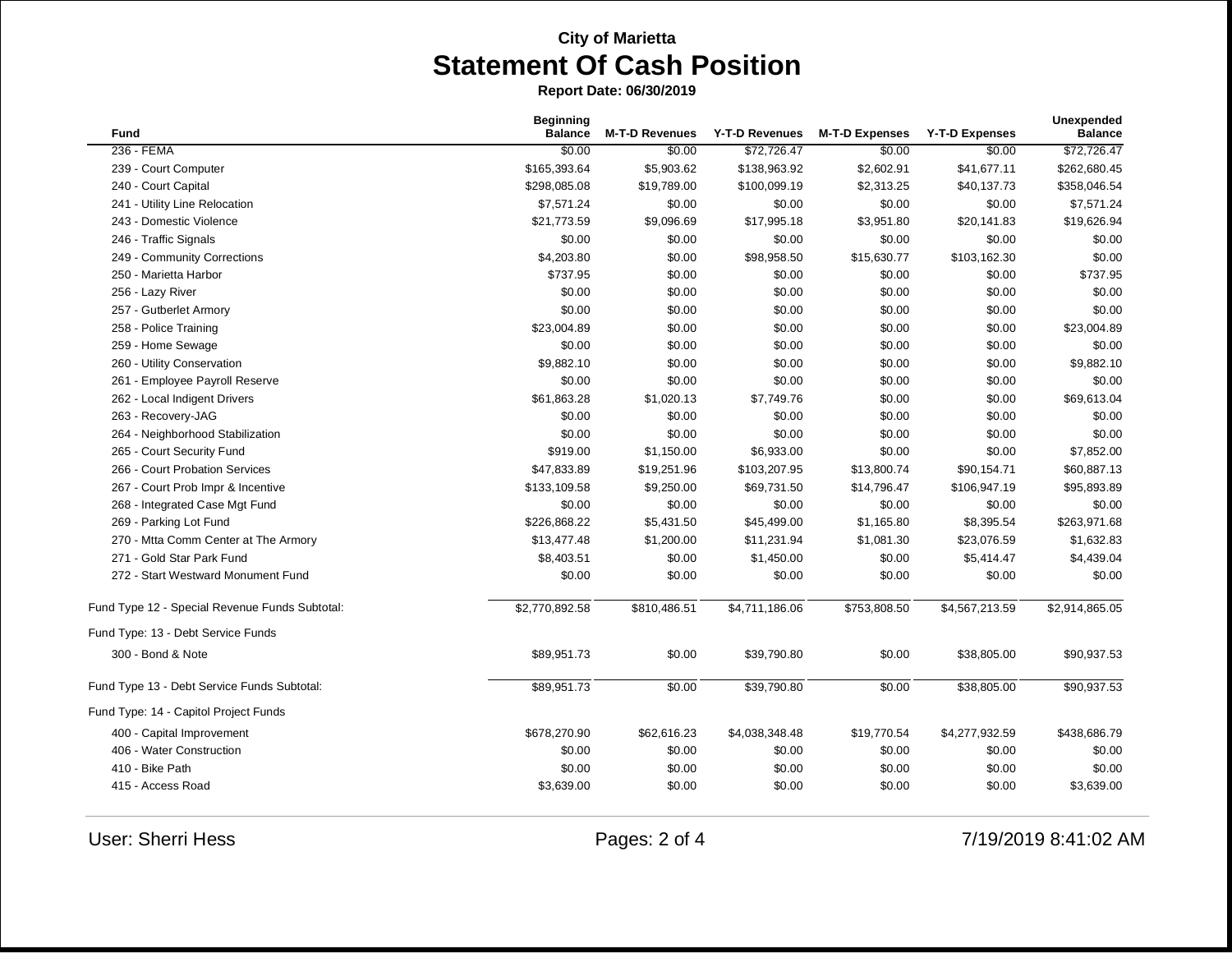| Fund                                            | <b>Beginning</b><br><b>Balance</b> | <b>M-T-D Revenues</b> | Y-T-D Revenues  | <b>M-T-D Expenses</b> | <b>Y-T-D Expenses</b> | <b>Unexpended</b><br><b>Balance</b> |
|-------------------------------------------------|------------------------------------|-----------------------|-----------------|-----------------------|-----------------------|-------------------------------------|
| 416 - St Rt 7 TIF                               | \$0.00                             | \$0.00                | \$0.00          | \$0.00                | \$0.00                | \$0.00                              |
| 418 - WW Facilities Up-Grade                    | \$381,648.75                       | \$24,280.55           | \$116,222.37    | \$25,796.45           | \$114,026.37          | \$383,844.75                        |
| 419 - Aquatic Center                            | \$0.00                             | \$0.00                | \$0.00          | \$0.00                | \$0.00                | \$0.00                              |
| 420 - Armory Community Foundation               | \$0.00                             | \$0.00                | \$23,236.47     | \$0.00                | \$23,236.47           | \$0.00                              |
| 421 - 1st Colony TIF                            | \$0.00                             | \$0.00                | \$80,937.15     | \$0.00                | \$80,937.15           | \$0.00                              |
| 429 - Armory Cultural Facilities Gym            | \$4,354.09                         | \$2,443.79            | \$59,498.67     | \$2,267.77            | \$63,520.95           | \$331.81                            |
| 430 - Fire Income Tax Fund .10                  | \$0.00                             | \$62,386.19           | \$265,625.79    | \$0.00                | \$0.00                | \$265,625.79                        |
| 431 - Street Income Tax Fund .05                | \$0.00                             | \$31,193.10           | \$132,812.90    | \$0.00                | \$0.00                | \$132,812.90                        |
| Fund Type 14 - Capitol Project Funds Subtotal:  | \$1,067,912.74                     | \$182,919.86          | \$4,716,681.83  | \$47,834.76           | \$4,559,653.53        | \$1,224,941.04                      |
| Fund Category 1 - Governmental Funds Subtotal:  | \$5,387,121.15                     | \$2,202,528.74        | \$14,661,903.65 | \$1,641,035.38        | \$14,873,207.00       | \$5,175,817.80                      |
| Fund Category: 2 - Proprietary Funds            |                                    |                       |                 |                       |                       |                                     |
| Fund Type: 21 - Enterprise Funds                |                                    |                       |                 |                       |                       |                                     |
| 500 - Water                                     | \$2,970,248.36                     | \$302,933.93          | \$2,195,550.75  | \$520,463.50          | \$1,727,958.89        | \$3,437,840.22                      |
| 501 - Sewer                                     | \$4,496,269.86                     | \$357,351.47          | \$2,525,673.83  | \$1,032,607.41        | \$2,354,415.04        | \$4,667,528.65                      |
| 502 - Water Deposit Guarantee                   | \$108,979.88                       | \$0.00                | \$0.00          | \$0.00                | \$0.00                | \$108,979.88                        |
| 503 - Sanitary Sewer Surplus                    | \$0.00                             | \$0.00                | \$0.00          | \$0.00                | \$0.00                | \$0.00                              |
| 504 - Sewer Replacement                         | \$715,714.28                       | \$0.00                | \$0.00          | \$0.00                | \$0.00                | \$715,714.28                        |
| 505 - Water Replacement                         | \$250,000.00                       | \$0.00                | \$0.00          | \$0.00                | \$0.00                | \$250,000.00                        |
| 506 - Utility Reserve                           | \$0.00                             | \$0.00                | \$0.00          | \$0.00                | \$0.00                | \$0.00                              |
| Fund Type 21 - Enterprise Funds Subtotal:       | \$8,541,212.38                     | \$660,285.40          | \$4,721,224.58  | \$1,553,070.91        | \$4,082,373.93        | \$9,180,063.03                      |
| Fund Category 2 - Proprietary Funds Subtotal:   | \$8,541,212.38                     | \$660,285.40          | \$4,721,224.58  | \$1,553,070.91        | \$4,082,373.93        | \$9,180,063.03                      |
| Fund Category: 3 - Fiduciary Funds              |                                    |                       |                 |                       |                       |                                     |
| Fund Type: 32 - Investment Trust Funds          |                                    |                       |                 |                       |                       |                                     |
| 750 - Cemetery Trust                            | \$166,459.37                       | \$825.00              | \$1,175.00      | \$0.00                | \$0.00                | \$167,634.37                        |
| Fund Type 32 - Investment Trust Funds Subtotal: | \$166,459.37                       | \$825.00              | \$1,175.00      | \$0.00                | \$0.00                | \$167,634.37                        |
| Fund Type: 34 - Agency Funds                    |                                    |                       |                 |                       |                       |                                     |
| 702 - Veterans Memorial                         | \$911.17                           | \$0.00                | \$0.00          | \$0.00                | \$0.00                | \$911.17                            |
| 703 - Un-Claimed Money                          | \$10,249.11                        | \$0.00                | \$10,773.95     | \$0.00                | \$0.00                | \$21,023.06                         |
| Fund Type 34 - Agency Funds Subtotal:           | \$11,160.28                        | \$0.00                | \$10,773.95     | \$0.00                | \$0.00                | \$21,934.23                         |
| <b>User: Sherri Hess</b>                        |                                    | Pages: 3 of 4         |                 |                       |                       | 7/19/2019 8:41:02 AM                |